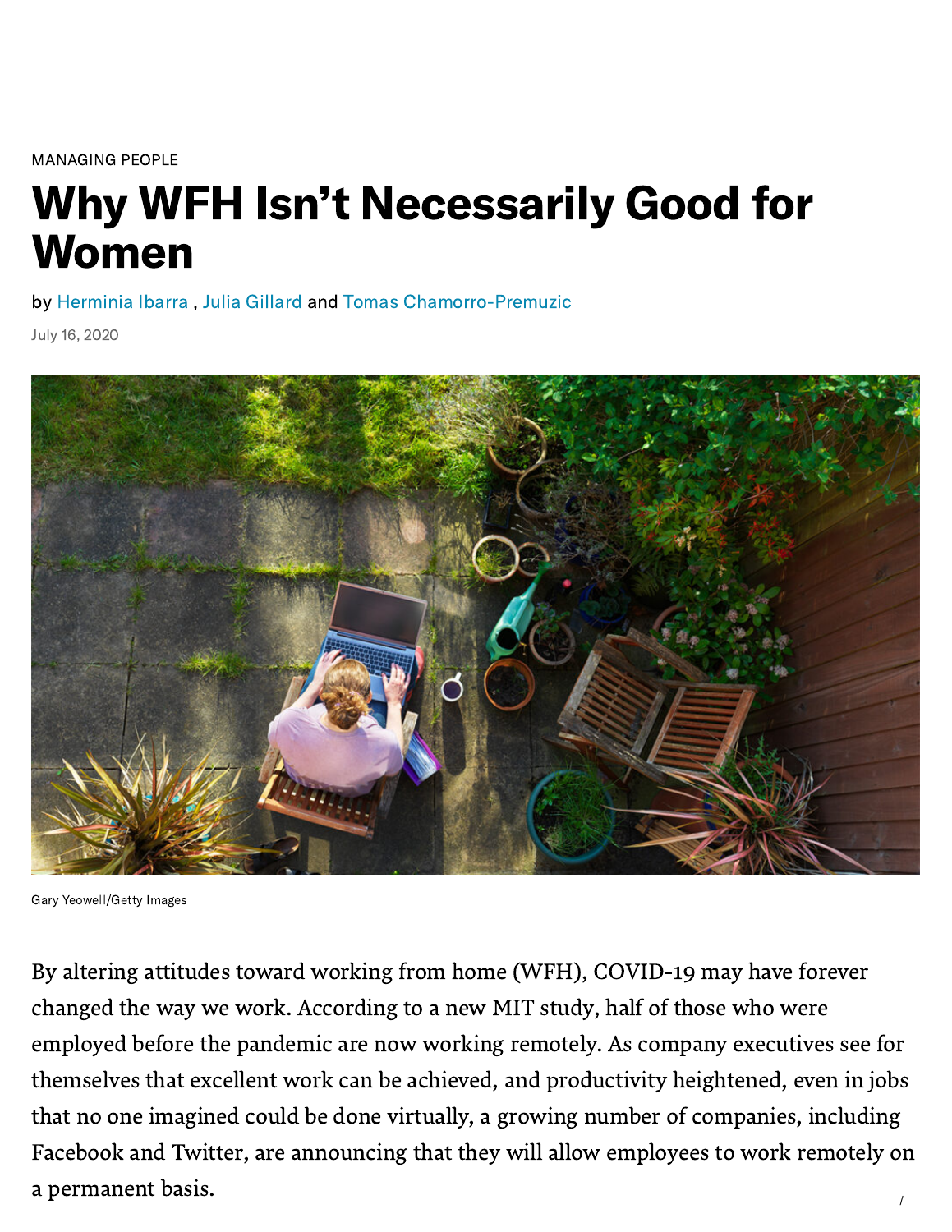It's tempting to think that such flexible work options will be a big equalizer for women. Many are daring to hope that by removing the stigma attached to WFH, and by cutting commuting time and the insidious "face time" norms that can add hours to the workday, women can maintain full-time jobs and avoid losing traction in their careers during their caregiving years. There is some evidence on which to base this dream of a better future — [studies](https://link.springer.com/article/10.1007/s11205-018-2025-x#ref-CR14) have shown that flexibility allows mothers to maintain their working hours after childbirth and to stay in relatively stressful yet well-paying occupations through times of high family demand. But before we declare victory, we need to consider three potential trip wires.

Work/family conflict. A wealth of research suggests that flexible working may actually increase work/family conflict, because it is likely to lead to an expansion of work and increase the domestic burden on employees. A recurring finding is that women are more likely to carry out more domestic responsibilities while working flexibly, whereas men are more likely to prioritize and expand their work spheres. For example, one study found that professional men with and without children, and professional women without children, seem to increase their unpaid overtime hours, especially when they have more control over their schedules, but professional women with children do not. Historically, company practices that increase flexibility with the aim of facilitating a better work/life balance have not necessarily resulted in increased advancement of women to senior levels. The benefit has simply been better retention of women at lower [management](https://assets.publishing.service.gov.uk/government/uploads/system/uploads/attachment_data/file/840404/KCL_Main_Report.pdf) levels.

Access to informal networks and critical assignments. We know that "likes attract" and that the "similarity principle" shapes informal networks. As a result, even in work environments that have no WFH component, women find it harder to get the career benefits that come with being in easy contact with mostly male [decision](https://hbr.org/2019/08/a-lack-of-sponsorship-is-keeping-women-from-advancing-into-leadership) makers. Will WFH accelerate this underlying inequality by further reducing opportunities for face-toface networking?

If the answer is yes, it could have major effects on career trajectories. Those in the middle ranks of organizations are at the age and stage where advancement accelerates, plateaus, or sputters out. The stepping-stone assignments that often transform managers into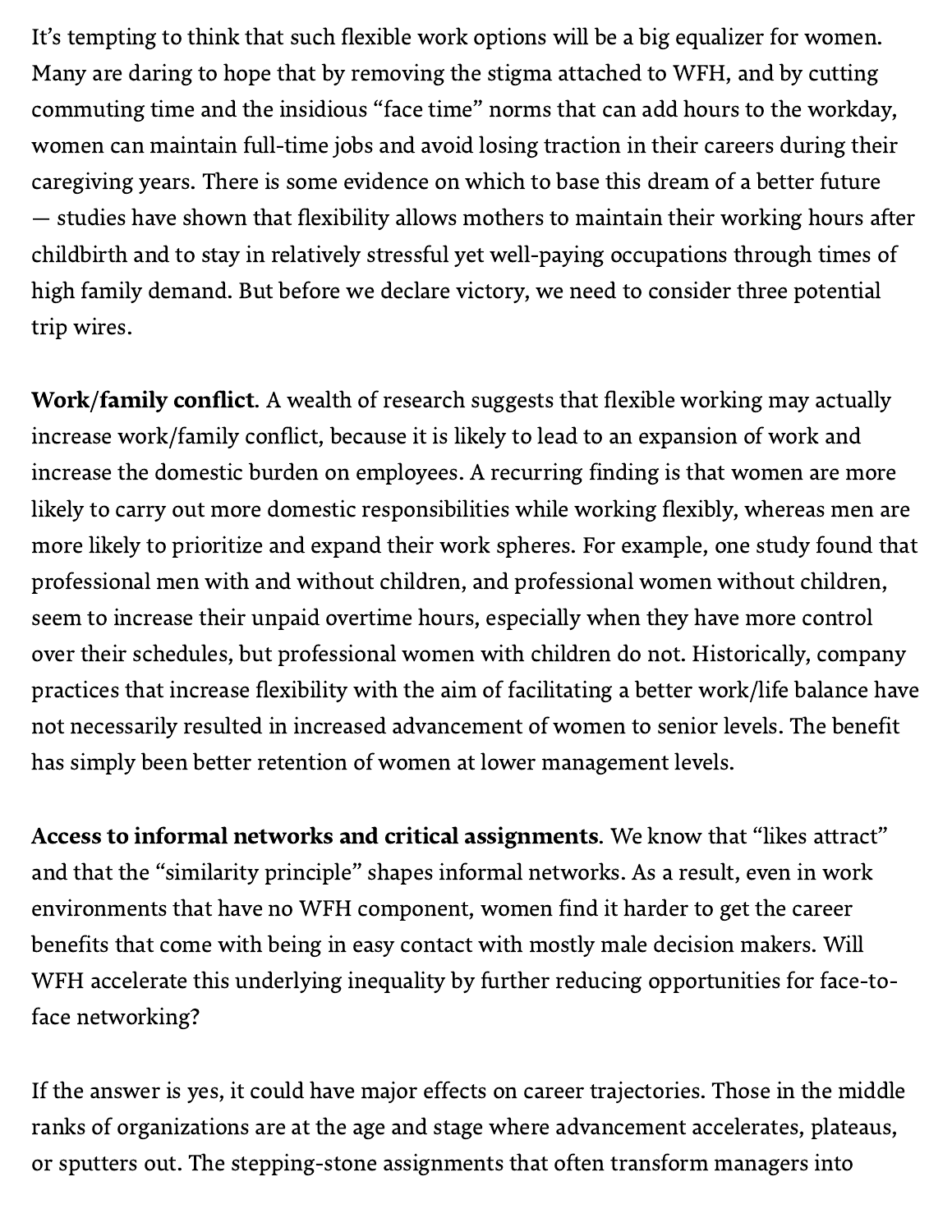leaders, and the informal but essential coaching that might happen after a key meeting or a big pitch, are crucial for building a strong path forward. Virtual [meetings](https://www.fastcompany.com/90506857/why-you-cant-believe-all-the-visual-cues-you-get-on-video-chats) on Zoom do not afford the same rapport-building and feedback mechanisms. Will constructive informal feedback, so essential to the learning process, become an [even-more-gendered](https://hbr.org/2019/11/the-leader-as-coach) process?

Networks also play an important role in allocating work assignments, affecting the buildup of subsequent career capital and, therefore, later progression. Remote work holds the promise of unshackled, more-democratic access to talent in staffing the project teams that allow people to learn new skills and to leverage ones they already have. It is already accelerating the use of smart virtual platforms that link project opportunities to project seekers in internal [marketplaces](https://www.amazon.com/Inside-Gig-Boundaries-Unleashes-Organizational/dp/1928055605/ref=sr_1_1?keywords=the+inside+gig&qid=1567841192&s=books&sr=1-1) pioneered by companies such as [Unilever,](https://www.unilever.com/news/news-and-features/Feature-article/2020/an-exciting-new-normal-for-flexible-working.html) Ebay, Cisco, and Here Technologies. But these platforms rely on people putting their CVs forward at their own discretion and negotiating time for extracurricular projects with bosses who are still more apt to hoard than share talent. As [Google](https://www.theatlantic.com/business/archive/2015/04/googles-other-moonshot/390558/) learned when it was found that its women engineers were not nominating themselves for promotion at the same rate as men were, seemingly objective systems can produce unequal outcomes. We have not yet begun to understand how remote work might affect access to the opportunities that can make or break a career.

It also remains to be seen how remote work will affect the career paths of countless women who have had their upward movement curtailed by the inability to relocate geographically — up to now a requirement for advancement in most global organizations. Will the WFH ethos also democratize access to the big mission-critical assignments that so often entailed relocation and, as such, have remained the purview of men?

A new form of "presenteeism." While some companies may shift to 100% remote work, in most cases some people will be physically co-located while others work remotely. What happens when some team members are in the office or traveling for work while others are WFH? Will we see a gender skew, with men disproportionately in the office or on the road, very visibly contributing to the business, while women are out of sight and mind? Unless companies learn to evaluate output, rewarding people for what they actually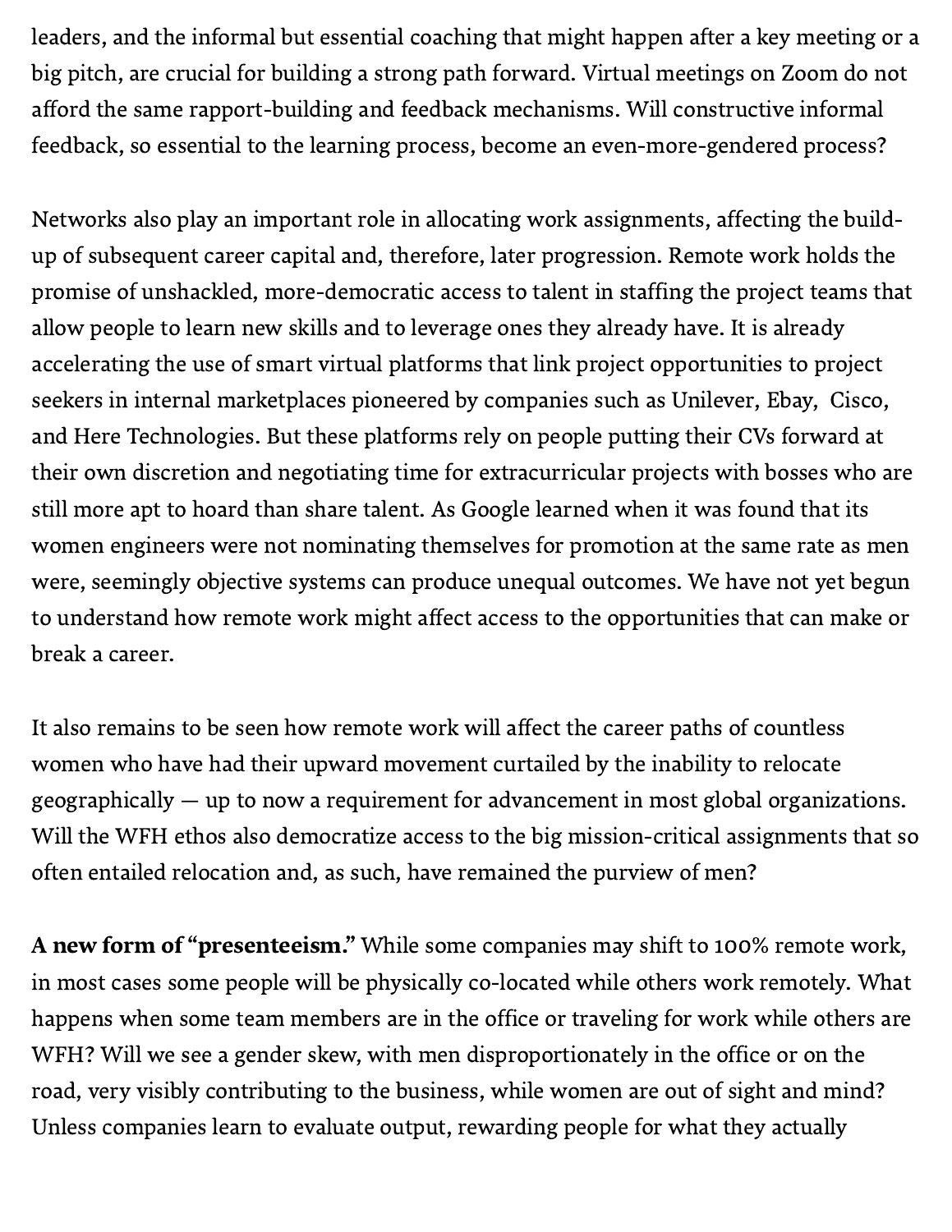contribute rather than for the show they put on, a world of *mostly* remote work may increase organizations' bias for rewarding those who are present, disproportionately harming women.

WFH also has implications for who gets pulled in to quick or informal decision-making discussions. Will the new environment exacerbate existing disparities, with women likely to be only in the formal, official channels of communication and left out of the myriad subsets of conversations that shape decisions? One financial services organization, for example, decreed that only a small percentage of its employees could be physically in the office. The senior women observed that it was mostly men coming in, as they were more likely to have enclosed offices, which caused the women to wonder if they were being left out of crucial conversations as they worked from home. If going to the office becomes a status symbol, at least among knowledge workers, our concern is that men will be gifted more-exclusive or privileged access to it than women.

\* \* \*

What can leaders do to make remote work successful for all? In business, risks always need to be identified, managed, and mitigated. Leaders are always forced to choose between two or more imperfect alternatives, minimizing drawbacks and maximizing gains, balancing the short and the long term. This certainly holds true for WFH. With leadership and rigor, the promise of WFH can be realized. But for that to happen, leaders must address the key challenges we have highlighted. The following guidelines can serve as a starting point.

. Instead of making assumptions, collect and analyze data. Look at the effects of remote working by level: Does it provide the same career benefits to the entry-level, midcareer, and executive strata? As in any other area of diversity, data is the key to revealing gaps, and we are confident that advances in [analytics,](https://www.businessinsider.com/google-goldman-sachs-former-hr-chiefs-quantify-diversity-inclusion-culture-2020-6) and the drive of organizations to become more [evidence-based](https://hbr.org/2018/10/3-ways-to-build-a-data-driven-team) in their HR practices, will enable some progress.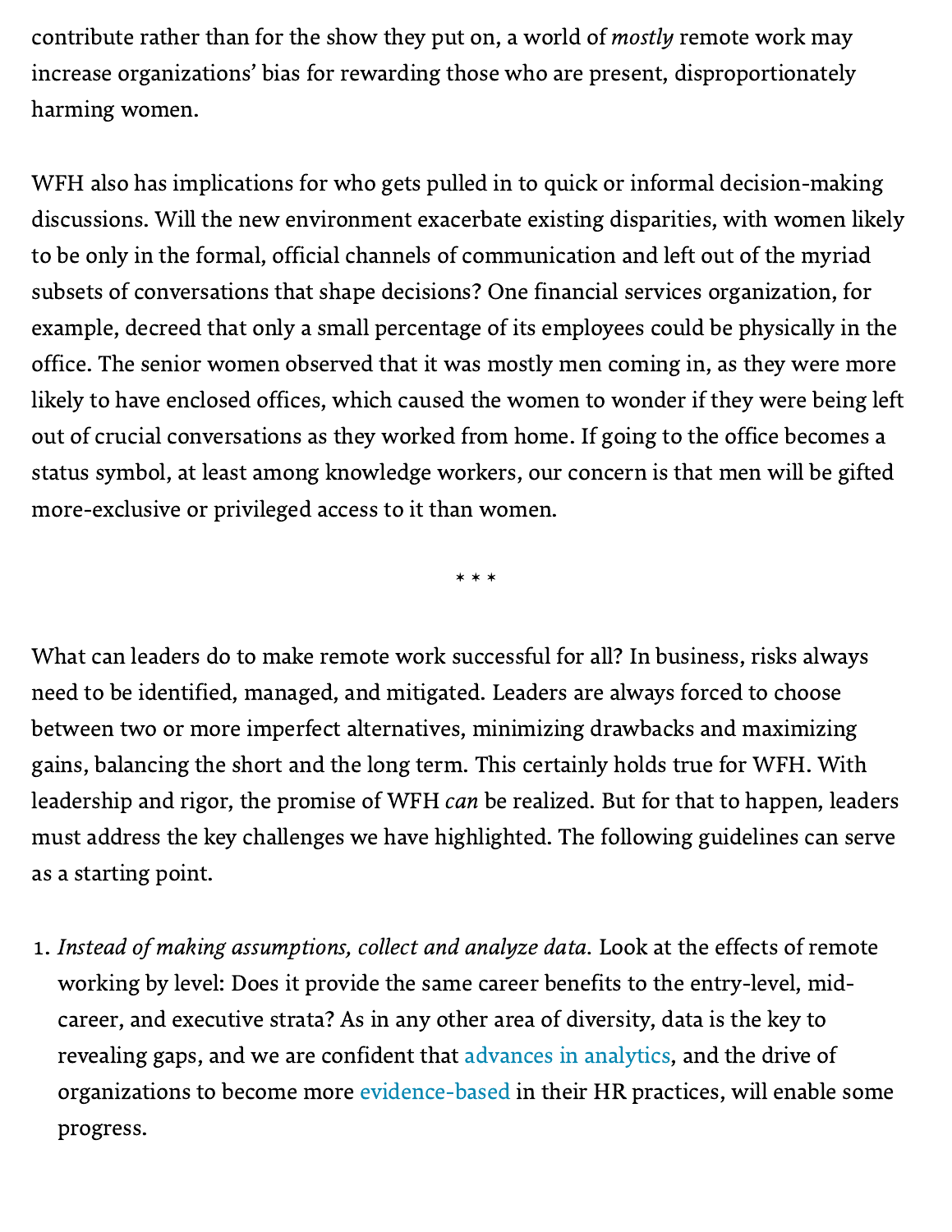- 2. *Change with rather than against your culture*. Analyze and survey to develop an understanding of how your unique organizational culture might affect the way remote working is used and by whom. Remember that everyone can use Zoom or Microsoft Teams, but that doesn't necessarily mean you can truly embrace a culture of WFH. Technology is undoubtedly enabling key gains in flexibility, but those gains will be transformative only if you can [integrate](https://hbr.org/2020/05/digital-transformation-is-about-talent-not-technology) them with, or even fuse them to, your culture. Simply put, if culture is "How we do things around here," then the main question organizations must address is "How should we do WFH around here?" — and answering it should include paying attention to gender equality and other dimensions of diversity.
- . Understand that remote working does not occur in a vacuum. Take active steps to challenge any embedded assumptions about the gender-normative roles of mothers and fathers so that those norms do not drive the way managers and colleagues perceive remote working by men and women and what they expect of them.
- . Avoid the development of two tiers of employees. If most but not all people are WFH, don't turn the office into the VIP area of a club or the first-class section of a business lounge. It is inherently human to seek [status](https://psycnet.apa.org/record/2013-35883-026) and attempt to stand out from the crowd, but the only way to get an organization to function as an effective system is to temper the individual drive for status through a culture of fairness and collaboration. Striving for this balance will require organizations to examine the gender distribution at home and in the less-crowded office, ensuring an equal amount of flexibility and "hybrid" access for everyone.
- . Educate managers about the new rules. Culture is always changing, and the biggest catalyst of change is how managers behave and make their decisions every day, as experienced by their teams. If you want to make WFH work for everyone, you must ensure that line managers understand their colleagues' WFH arrangements and receive training on burnout, work stress, work/life balance, and inclusion. This involves briefing them about what they should and shouldn't know about their employees when they are WFH and encouraging them to think harder about the elusive boundaries between private and personal space.
- . Focus on output. Upgrade your performance evaluation processes and metrics to ensure a focus on outputs and, crucially, do not include assessments from periods of lockdown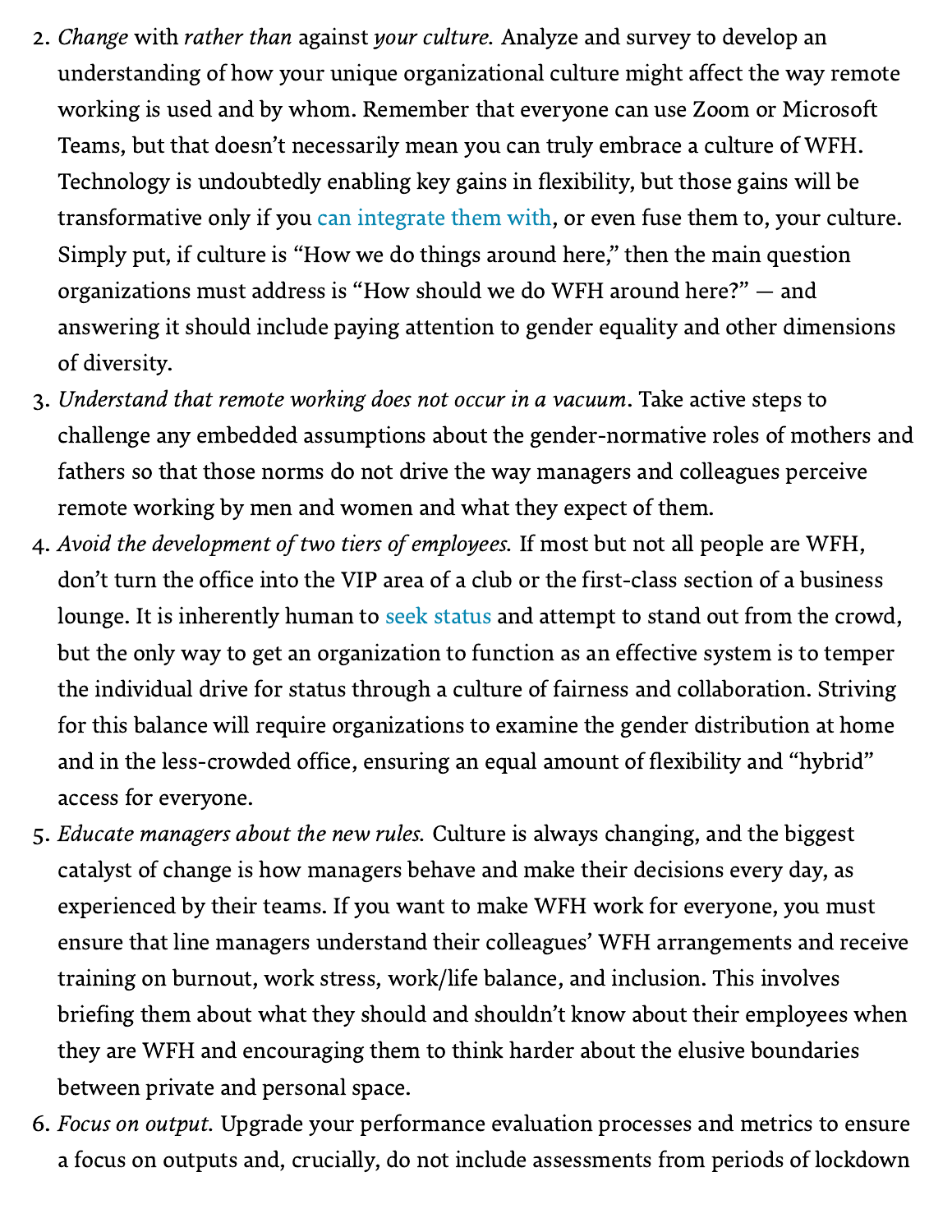when childcare was unavailable.

For leaders under strain from the health and economic crises, these guidelines may seem like an unrealistic burden. However, given that a wave of change from this era is inevitable, leaders have just two choices: to actively shape the outcome, or to just see what happens, with all the attendant risks of unacceptable results and increased likelihood of business failure. Acting now to secure the prize of a more productive, engaged, loyal, and diverse workforce has to be worth the effort.

[Herminia](https://hbr.org/search?term=herminia%20ibarra&search_type=search-all) Ibarra is the Charles Handy Professor of Organizational Behavior at London Business School. Prior to joining LBS, she served on the INSEAD and Harvard Business School faculties. She is the author of Act Like a Leader, Think Like a Leader (Harvard Business Review Press, 2015) and Working Identity: [Unconventional](https://www.amazon.com/Act-Like-Leader-Think/dp/1422184129/ref=sr_1_1?keywords=act+like+a+leader+think+like+a+leader&qid=1571072155&s=books&sr=1-1) Strategies for Reinventing Your Career (Harvard Business Review Press, 2003). Follow her on Twitter [@HerminiaIbarra](https://www.amazon.com/Working-Identity-Unconventional-Strategies-Reinventing/dp/1591394139/ref=sr_1_4?keywords=working+identity+unconventional+strategies+for+reinventing+your+career&qid=1571072216&s=books&sr=1-4) and visit her [website.](http://herminiaibarra.com/)



Julia [Gillard](https://hbr.org/search?term=julia%20gillard&search_type=search-all) served as the prime minister of Australia from 2010 to 2013. She is currently the chair of Beyond Blue, one of Australia's leading mental-health awareness bodies, and the Global Partnership for Education, a global funding body for education in developing countries. She is also the inaugural chair of the Global Institute for Women's Leadership, at Kings College in London, which addresses women's under-representation in leadership.



Tomas [Chamorro-Premuzic](https://hbr.org/search?term=tomas%20chamorro-premuzic&search_type=search-all) is the Chief Talent Scientist at ManpowerGroup, <sup>a</sup> professor of business psychology at University College London and at Columbia University, and an associate at Harvard's [Entrepreneurial](https://www.amazon.com/Why-Many-Incompetent-Become-Leaders/dp/1633696324/) Finance Lab. He is the author of Why Do So Many Incompetent Men Become Leaders? (and How to Fix It), upon which his [TEDx](https://www.youtube.com/watch?v=zeAEFEXvcBg) talk was based. Find him on Twitter: [@drtcp](https://twitter.com/drtcp) or at [www.drtomas.com.](https://drtomas.com/)

## This article is about [MANAGING](https://hbr.org/topic/managing-people) PEOPLE

Follow This Topic